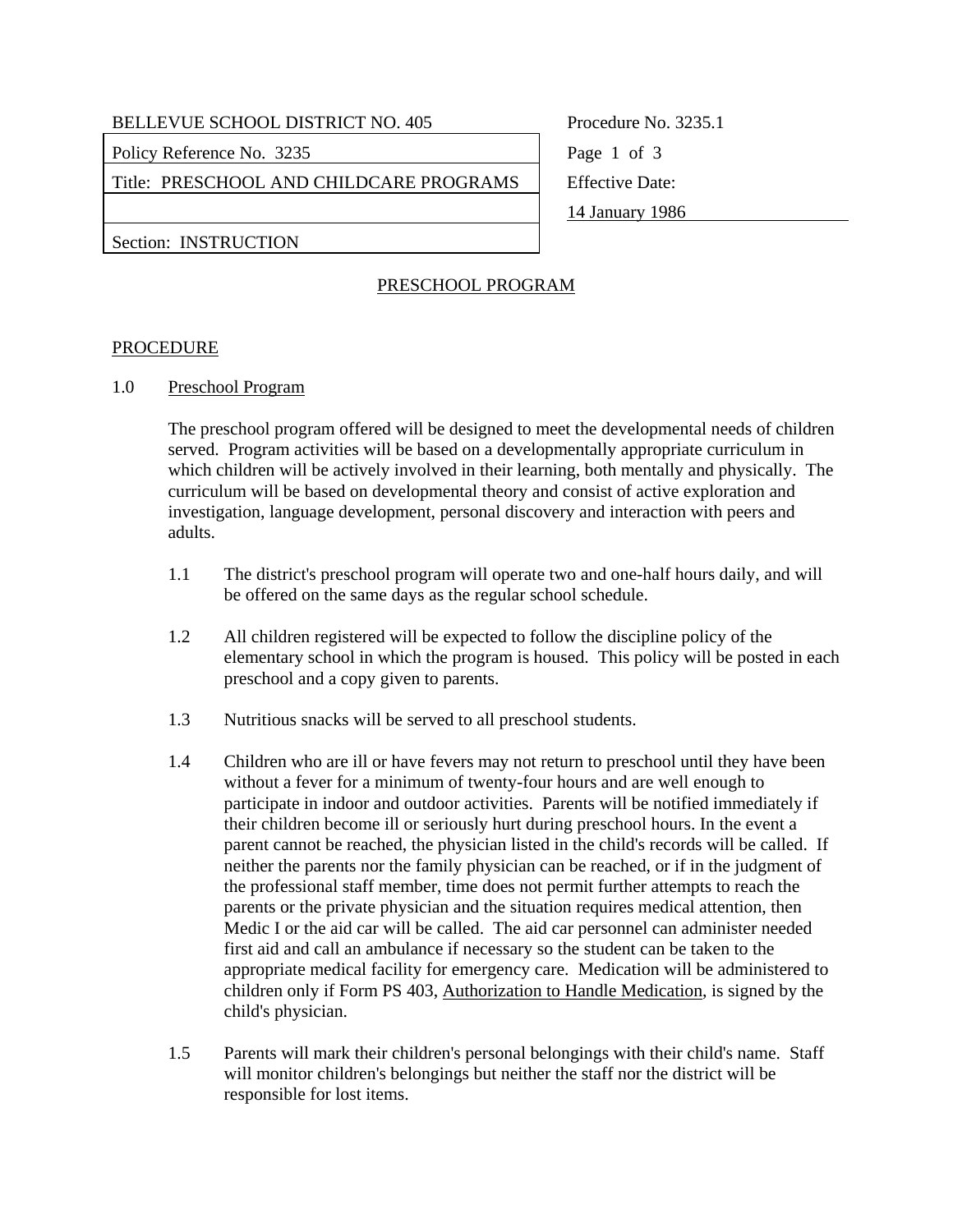Policy Reference No. 3235 Page 2 of 3

Title: PRESCHOOL AND CHILDCARE PROGRAMS | Effective Date:

14 January 1986

Section: INSTRUCTION

# PRESCHOOL PROGRAM

### PROCEDURE

2.0 Eligibility

 The preschool program will be open to the admission of children ages three, four and five upon payment of tuition. Children must be independent in handling their toileting needs to qualify for admission.

### 3.0 Staffing

 Staffing for each preschool program will normally consist of a minimum of two qualified employees, one instructor and one aide. The instructor will have a college degree or an associate degree in Early Childhood Education. Overall program direction, staff training, clerical support, budget and billing activities will be provided at the district level.

#### 4.0 Fees, Billing and Payments

 The district will charge a non-refundable registration fee covering September through June for its preschool program and require immunization records for students.

- 4.1 A copy of the Policies and Procedures outlining preschool program expectations will be included with the first statement. Parents will sign and return the Contractual Agreement Form included with these policies with their first payment.
- 4.2 Fees will be charged for the district preschool program on a full-time or part-time basis, with a previously selected minimum of two days per week or nine days per month required for part-time.
- 4.3 Bills will be distributed one week prior to the first of each month. Fees will be due in the program's business office the first of each month for the subsequent month's service. Fees not received within thirty days of the date due will result in a late fee and in a child's termination from the program. Parents will be held responsible for the full month's tuition unless a written notice of withdrawal is provided two weeks prior to the last day of attendance. A contract may be changed only by submitting a contract change form to the business office two weeks prior to a changed attendance plan. A program of attendance must be contracted for the entire month, including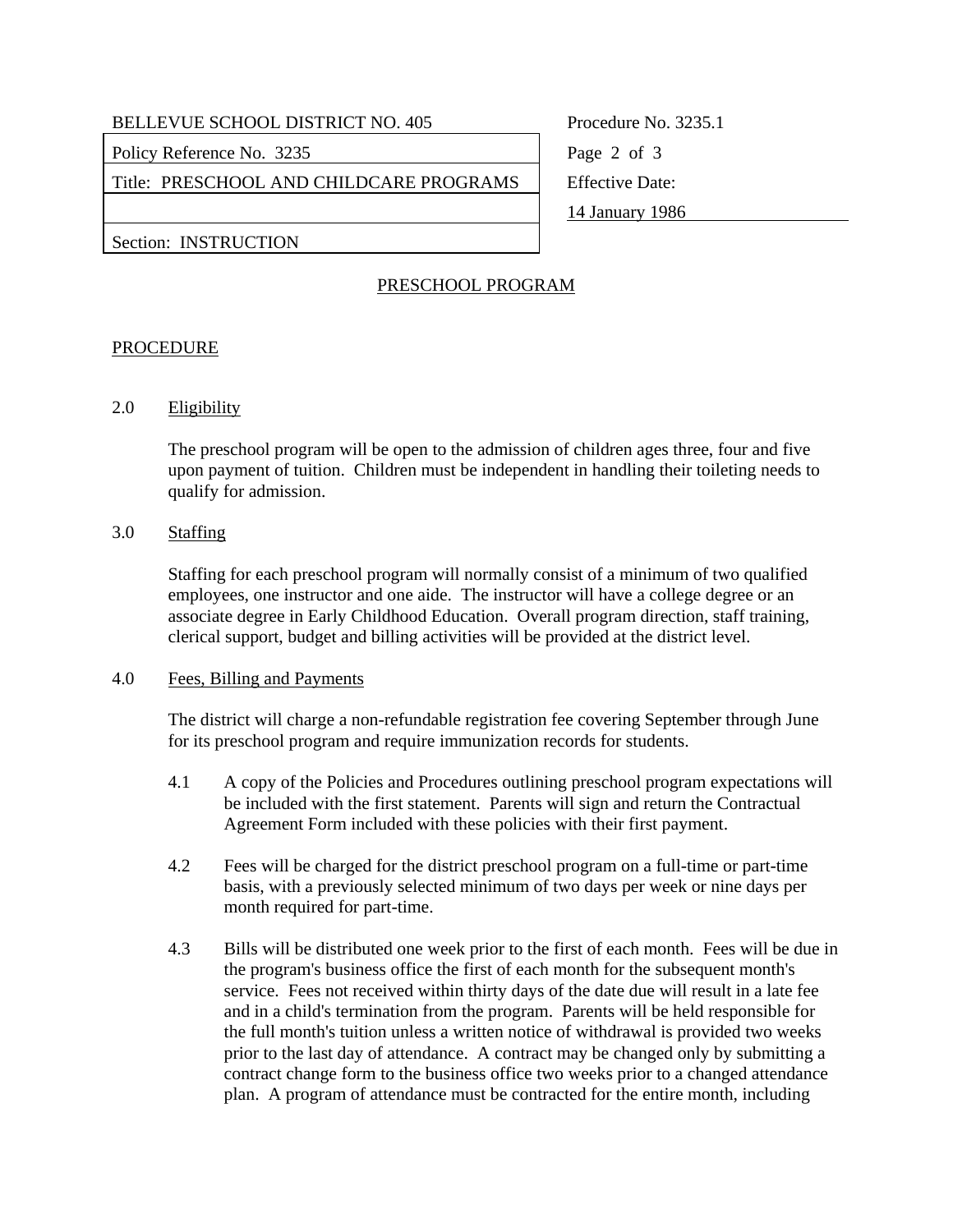Policy Reference No. 3235 Page 3 of 3

Title: PRESCHOOL AND CHILDCARE PROGRAMS Feffective Date:

14 January 1986

Section: INSTRUCTION

# PRESCHOOL PROGRAM

### PROCEDURE

vacations or extended absences. Contract changes must be made through the business office.

- 4.4 Preschool will be offered on the same days as the district's student school year schedule. In the event of district schools being closed, other than on pre-determined holidays, preschool will not operate, but make-up days will be added.
- 4.5 A parent must complete a separate registration form for each child and each school year.
- 4.6 Children enrolled in the preschool program are reserving time, space and supplies- whether or not the child attends. No credit will be given for days a child is not in attendance.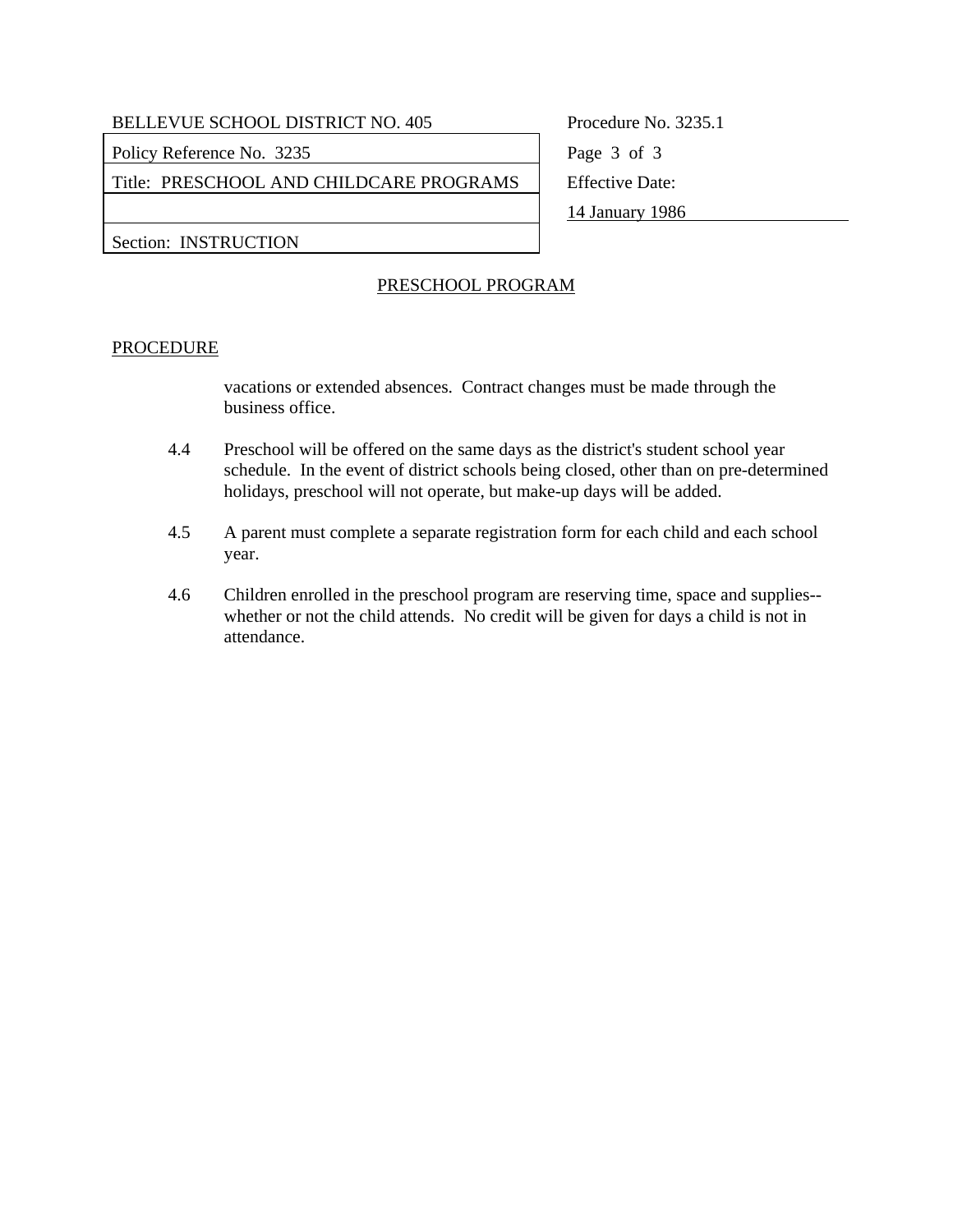Policy Reference No. 3235 Page 1 of 4

Title: PRESCHOOL AND CHILDCARE PROGRAMS | Effective Date:

14 January 1986

Section: INSTRUCTION

# CHILDCARE PROGRAM

### PROCEDURE

1.0 Childcare Program

 The childcare program offered at each center will be designed to meet the developmental needs of the various age groups served. Experiences will include opportunities for both academic and recreational activities that allow children to make choices. Wherever possible the program will support and enrich the regular school curriculum.

- 1.1 The district's regular childcare program will operate twelve hours daily--6:30 a.m. to 6:30 p.m.--and remain open throughout the year, except for weekends, national holidays, and two preparation days.
- 1.2 The district may offer a summer childcare program at selected centers when it is determined there is a need. This decision will be made annually on or before May 15.
- 1.3 All children registered in childcare will be expected and required to follow the discipline policy of the elementary school in which the program is housed. This policy will be posted in each center and a copy given to parents.
- 1.4 Nutritious snacks will be served to all childcare enrollees. Fees will not include cost of lunches except for students enrolled full-time in both preschool and childcare. Children not enrolled full-time in both preschool and childcare may purchase Bellevue School District's lunches or bring lunch from home. Milk may also be purchased.
- 1.5 Children who are ill or have fevers may not return to childcare until they have been without a fever for a minimum of twenty-four hours and are well enough to participate in indoor and outdoor activities. Parents will be notified immediately if their children become ill or seriously hurt during childcare. In the event a parent cannot be reached, the physician listed in the child's records will be called. If neither the parents nor the family physician can be reached, or if in the judgment of the professional staff member time does not permit further attempts to reach the parents or the private physician, and the situation requires medical attention, then Medic I or the aid car will be called. The aid car personnel can administer needed first aid and call an ambulance, if necessary, so the student can be taken to the appropriate medical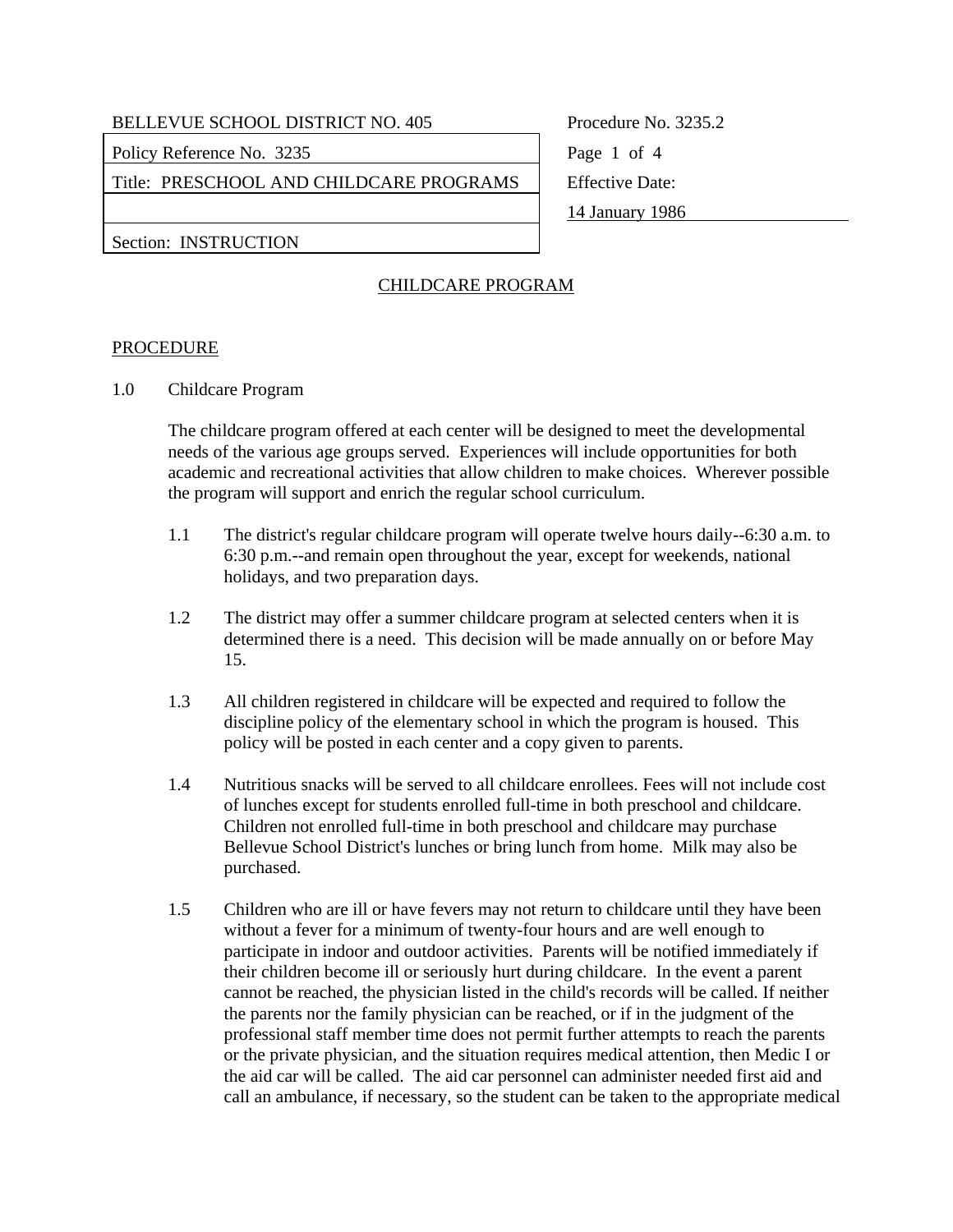Policy Reference No. 3235 Page 2 of 4

Title: PRESCHOOL AND CHILDCARE PROGRAMS | Effective Date:

14 January 1986

Section: INSTRUCTION

# CHILDCARE PROGRAM

### PROCEDURE

facility for emergency care. Medication will be administered to children only if Form PS 403, Authorization to Handle Medication, is signed by the child's physician.

- 1.6 Parents will mark their child's name on all clothing that would be removed during the school day, including blankets. Staff will monitor children's belongings, but neither staff nor the district will be responsible for lost items.
- 2.0 Eligibility

 The childcare program will be open to the admission of all children ages three to eleven upon payment of tuition. Children must be independent in handling their toileting needs to qualify for admission.

3.0 Staffing

 Qualified employees will provide overall program direction, staff training, and clerical support.

- 3.1 Staff in each childcare center will normally be employed at an average ratio of one adult to every ten children. All staff will be trained and experienced in early childhood education.
- 4.0 Transportation

 Bus transportation is not provided except where a bus route exists for the regular educational program and where space is available. Additional stops will not be added.

5.0 Fees, Billing and Payments

 The district will charge a non-refundable registration fee covering September through August for its childcare program and require immunization records for children not yet school age.

 5.1 A copy of Policies and Procedures outlining childcare program expectations will be included with the first statement. Parents will sign and return the Contractual Agreement Form included with these policies with their first payment.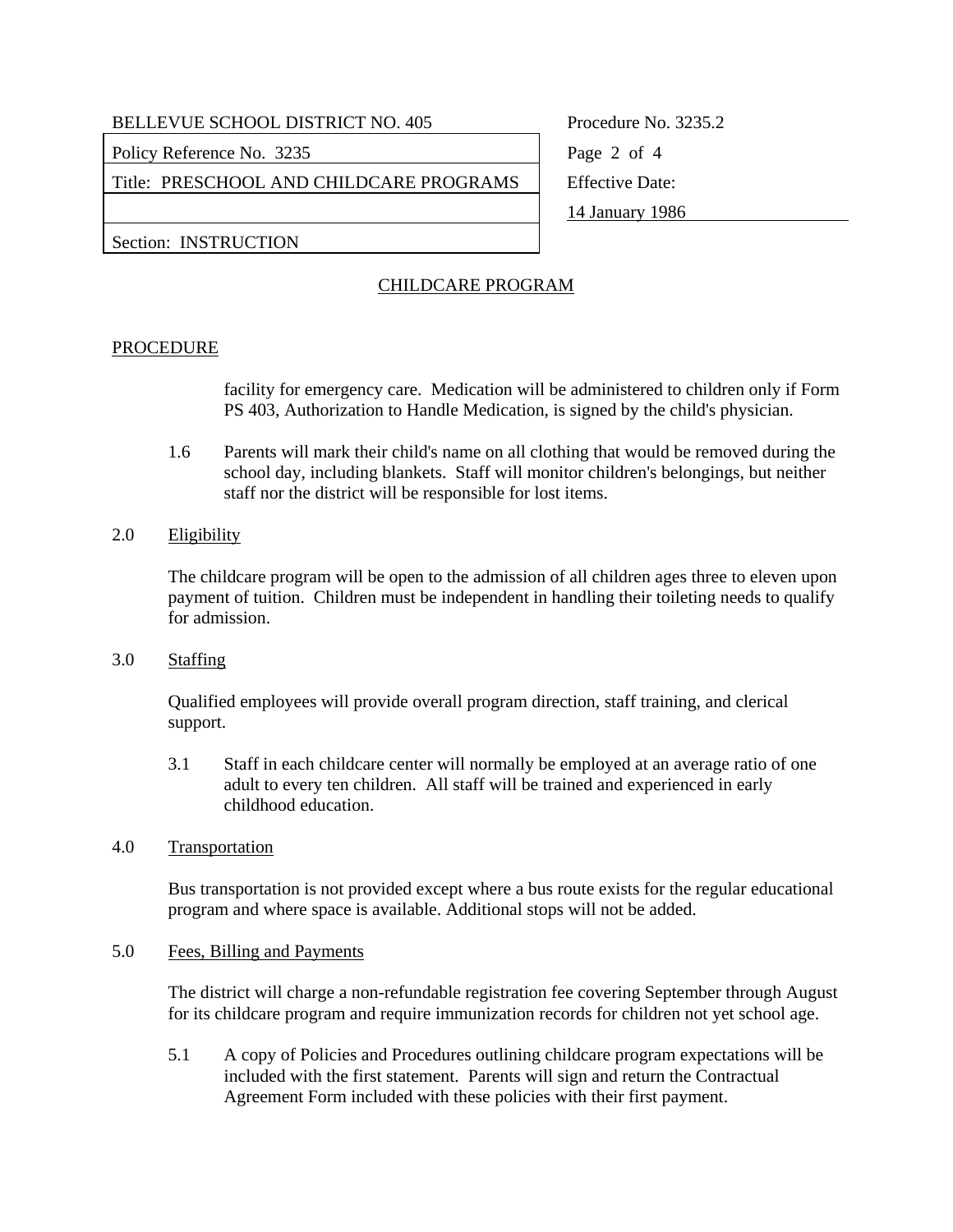Policy Reference No. 3235 Page 3 of 4

Title: PRESCHOOL AND CHILDCARE PROGRAMS | Effective Date:

14 January 1986

Section: INSTRUCTION

# CHILDCARE PROGRAM

### PROCEDURE

- 5.2 Fees will be charged for the district childcare program on a full-time or part-time basis, with a previously selected minimum of two days per week or nine days per month required for part-time. Drop-in care will also be provided with twenty-four hour notice on a space-available basis.
- 5.3 Bills will be distributed one week prior to the first of each month. Fees will be due in the program's business office the first of each month for the subsequent month's services. Fees not received within thirty days of the due date will result in a late fee and in a child's termination from the program. Parents will be held responsible for the full month's tuition unless a written notice of withdrawal is provided two weeks prior to a changed attendance plan. A contract may be changed only by submitting a contract change form to the business office two weeks prior to a changed attendance plan. A program of attendance must be contracted for the entire month, including vacations or extended absences. Contract changes must be made through the business office.
- 5.4 A ten percent discount will be given to families with several children enrolled in the program, provided that two or more children are enrolled for full-time childcare, fulltime kindergarten latchkey, or full-time grades one through five latchkey. Latchkey is defined as before and after school childcare for kindergarten, and before and after school childcare for grades one through five.
- 5.5 Latchkey children attending childcare at times other than their specified contract will be charged for that time.
- 5.6 Childcare centers will close at 6:30 p.m. Two dollars and fifty cents (\$2.50) will be assessed for any part of each fifteen minutes a child remains past the 6:30 p.m. closing time. Additional charges based on the hourly drop-in rate will also be assessed to clients overstaying their hourly contract.
- 5.7 A parent must complete a separate registration form for each child for each summer program and each school-year program.